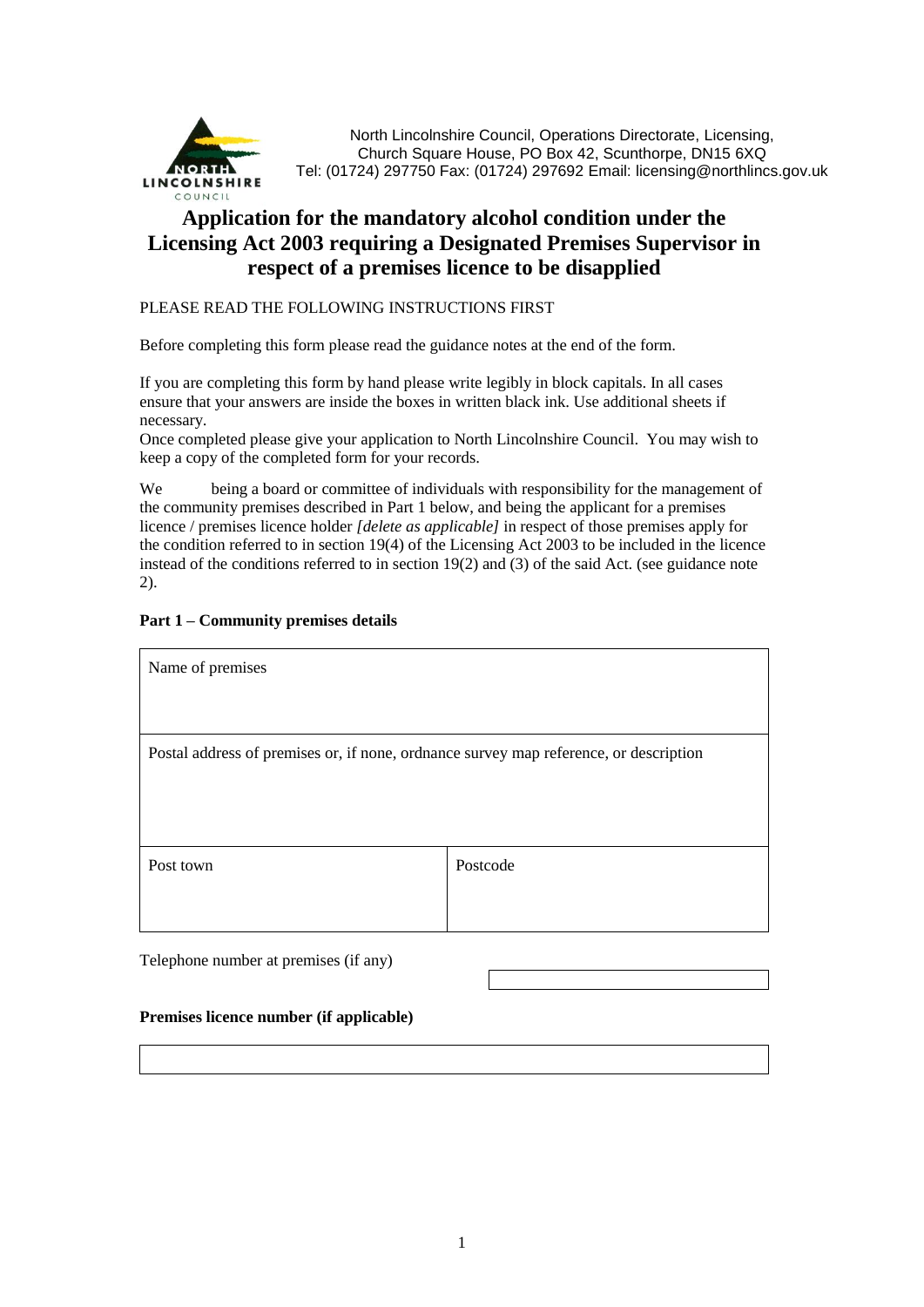| Brief description of premises and the composition of the committee or board of          |
|-----------------------------------------------------------------------------------------|
| individuals with responsibility for the management of the premises (Please see Guidance |
| Note $3)$                                                                               |

**Please describe how you will ensure that alcohol sales are properly supervised and what arrangements you have in place (if any) for hiring out the premises** (Please see Guidance Note 4)

#### **Part 2 – Applicant details**

We are the premises licence holder  $\Box$  (*Please tick*  $\checkmark$  yes) Contact phone number in working hours (if any) **E-mail address (optional)** 

**Current address (if different from premises address)**

## **Post Town**

#### **Postcode**

### **Telephone (if any)**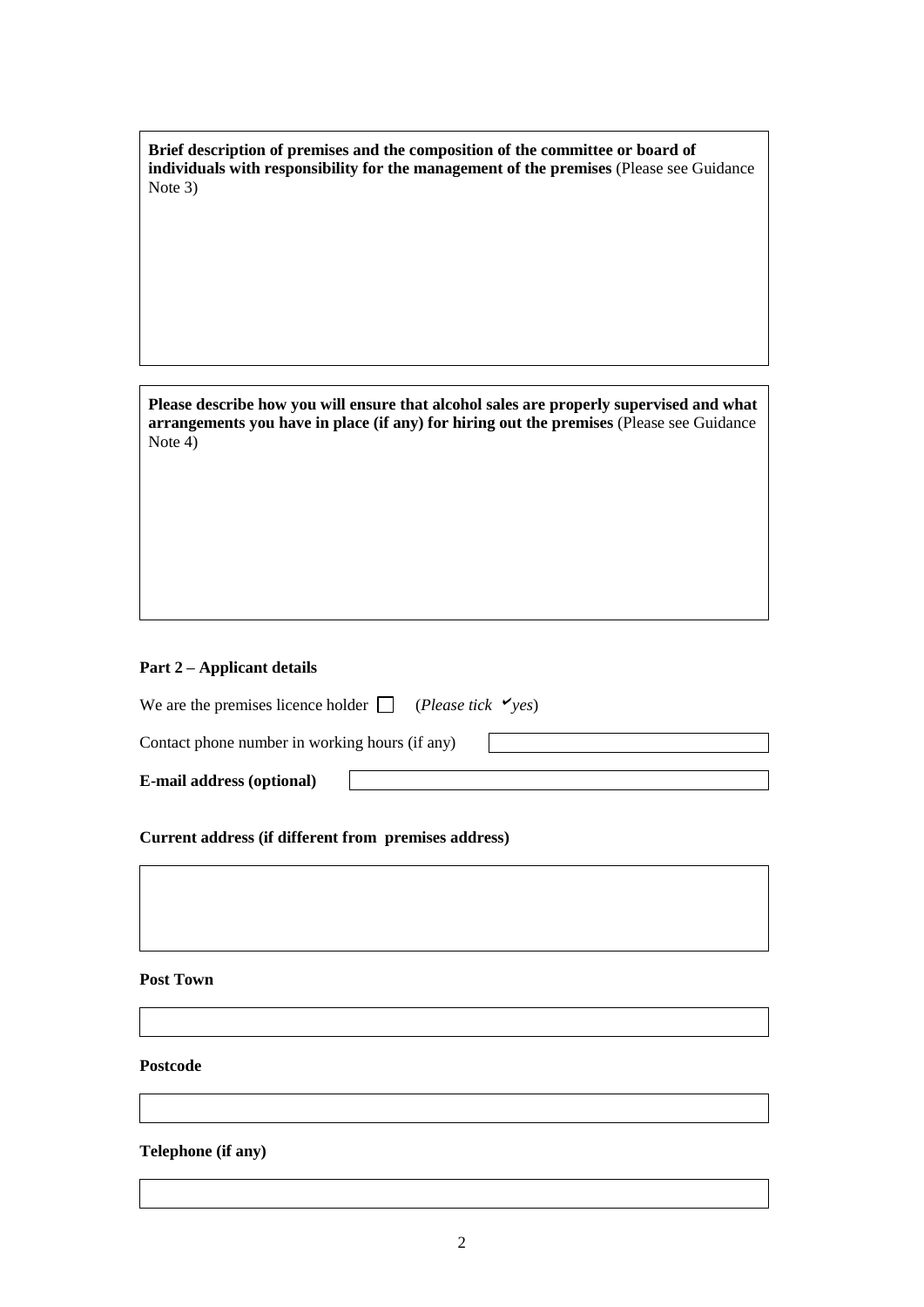*Please tick yes as appropriate*

| I have enclosed the premises licence                      |         |
|-----------------------------------------------------------|---------|
| I have enclosed the relevant part of the premises licence | $\perp$ |
| This form accompanies a new premises licence application  |         |

If you are varying an existing licence and have not ticked one of the first two boxes above, please explain why in the box below.

**Reasons why you have failed to enclose the premises licence or relevant parts**

**Any further information to support your application**

#### CHECKLIST:- *Please tick yes*

| Please tick |  |  | $\vee$ yes |
|-------------|--|--|------------|
|-------------|--|--|------------|

**If applying to remove the mandatory requirements from an existing premises licence that already authorises alcohol sales** 

| - I have made or enclosed payment of the fee                                                          |  |
|-------------------------------------------------------------------------------------------------------|--|
| - I have included documents (if available) which identify the premises<br>and how it is managed       |  |
| - I have included copies of any hiring agreements                                                     |  |
| - I have sent a copy of this application to the chief officer of police                               |  |
| - I understand that if I do not comply with the above requirements<br>my application will be rejected |  |

**If applying alongside a new application or variation for a permission to allow alcohol sales**

**- this application accompanies a new premises licence application / this application accompanies an application to vary an existing premises licence** *[delete as applicable]*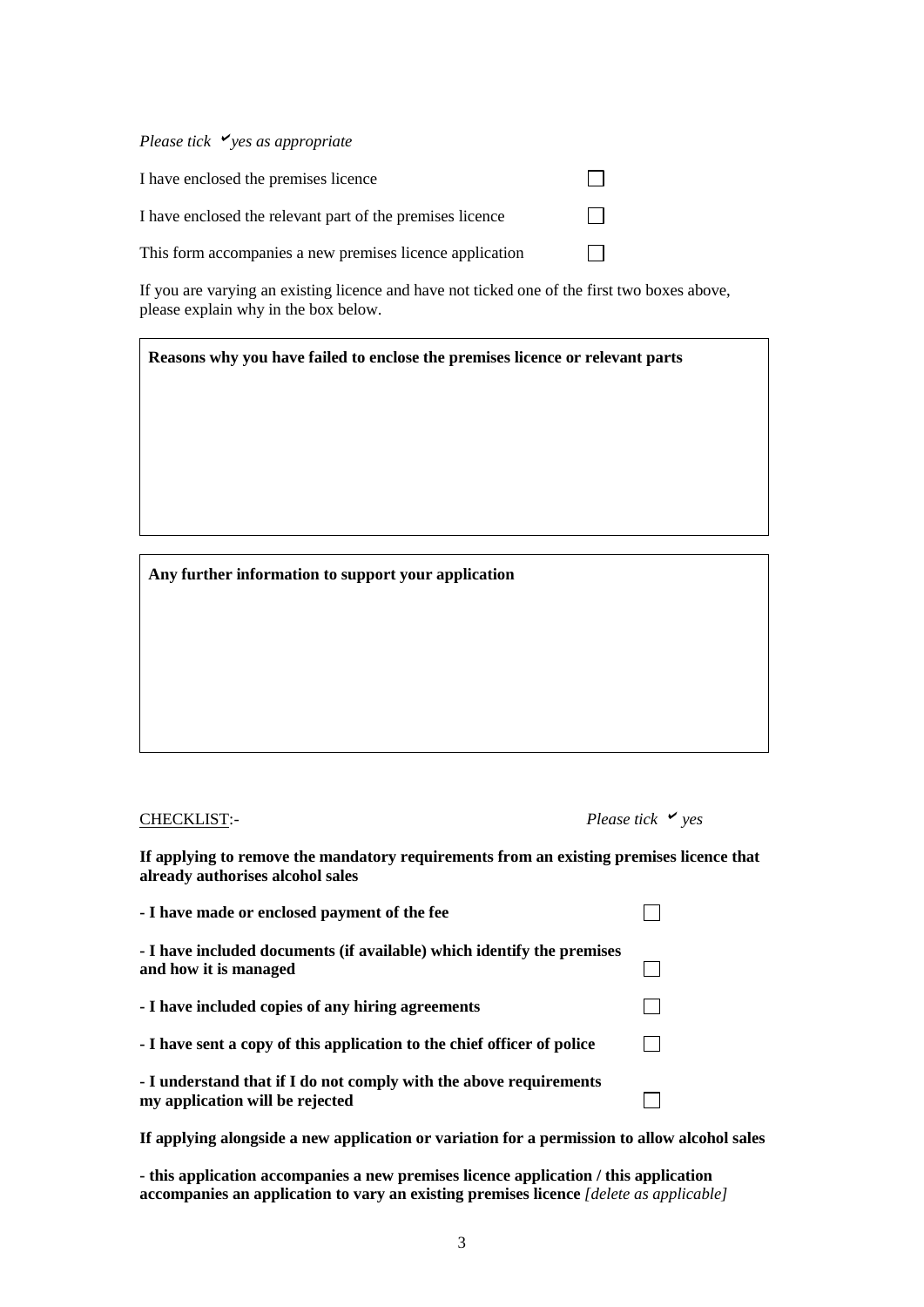| - I have enclosed the premises licence or relevant part<br>of it or provided an explanation           |  |
|-------------------------------------------------------------------------------------------------------|--|
| - I understand that if I do not comply with the above requirements<br>my application will be rejected |  |

#### **IT IS AN OFFENCE, UNDER SECTION 158 OF THE LICENSING ACT 2003, TO MAKE A FALSE STATEMENT IN OR IN CONNECTION WITH THIS APPLICATION. THOSE WHO MAKE A FALSE STATEMENT MAY BE LIABLE ON SUMMARY CONVICTION TO A FINE OF ANY AMOUNT.**

**Part 3 – Signatures** (Please see guidance note 5)

Signature of applicants. Please provide two signatories of members of the management committee stating in what capacity they represent the premises licence holder.

First Signature

Date

Capacity

Second Signature

Date

Capacity

| Contact name (where not previously given) and address for correspondence associated<br>with this application |                 |
|--------------------------------------------------------------------------------------------------------------|-----------------|
| Post town                                                                                                    | <b>Postcode</b> |
|                                                                                                              |                 |
| Telephone number (if any)                                                                                    |                 |
| If you would prefer us to correspond with you by e mail your e mail address (optional)                       |                 |